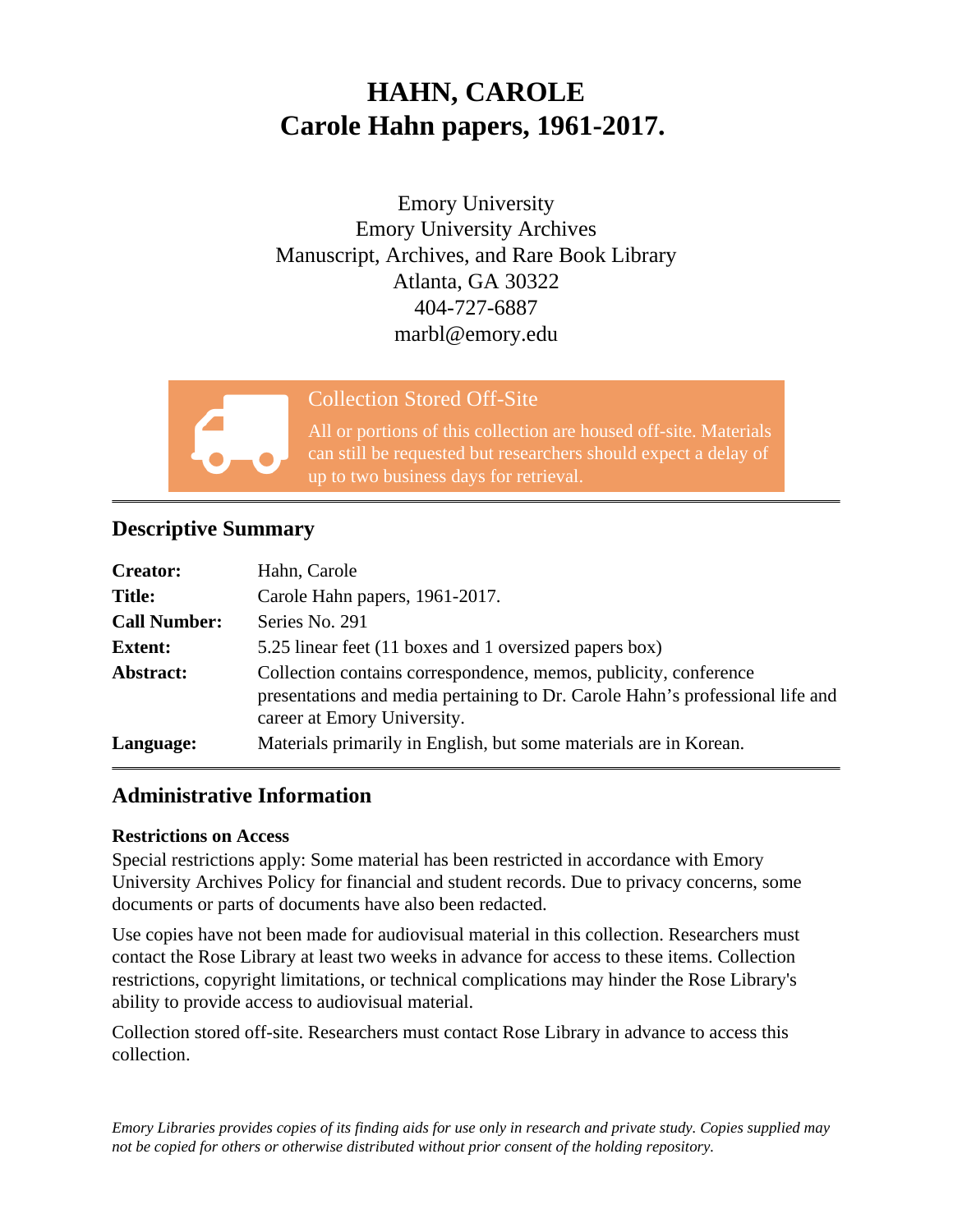#### **Terms Governing Use and Reproduction**

All requests subject to limitations noted in departmental policies on reproduction.

#### **Source**

Transfer

#### **Citation**

[after identification of item(s)], Carole Hahn papers, Emory University Archives, Manuscript, Archives, and Rare Book Library, Emory University.

#### **Processing**

Arranged and described at the file level by Hannah Hjerpe-Schroeder, 2017, and Laura Starratt, June 2022.

## **Collection Description**

#### **Biographical History**

Carole Hahn was born in 1944 and graduated from high school in San Rafael, California in 1962. She earned a B.A. in History from University of California, Davis in 1966, an M.A. in Education from Stanford University in 1967, and an Ed.D. in Social Studies Education from Indiana University, Bloomington, in 1973. That same year, Carole Hahn joined the Emory University faculty of the Division of Educational Studies, where she worked until retiring in 2016.

During her tenure at Emory, Hahn taught courses in social studies education and comparative education, conducting research focused on cross-national studies of citizenship education, gender issues and social studies. Hahn's career took her overseas as well, teaching at the University of Oxford (United Kingdom), and The Hong Kong Institute of Education as visiting faculty.

Carole Hahn is the author of many published journal articles on Social Studies, Civics, and comparative education, and is the recipient of several prestigious awards, including—but not limited to—the 1996 Exemplary Research Award from the National Council for the Social Studies (NCSS) and the 2005 NCSS Jean Dresden Grambs Distinguished Career Research in Social Studies Award. Her 1998 book, *Becoming Political: Comparative Perspectives on Citizenship Education*, won that year's Jubilee Award from the Danish Secondary Teachers' Union.

Hahn conducted extensive consulting work and served on many committees throughout her career. Most notably, she is past President of NCSS, served as Emory University's Charles Howard Candler Professor of Educational Studies from 2004 to 2016, and was the National Research Coordinator for the U.S. portion of the Civic Education Study conducted under the auspices of the International Association for the Evaluation of Educational Achievement (IEA). She remains as an Emory University Professor Emeritus.

#### **Scope and Content Note**

The collection includes primarily professional writing and documentation on Dr. Carole Hahn's research. The majority of the materials are conference presentations as well as workshops and other professional participation. Research and documentation on her surveys and projecs as the U.S. National Research Coordinator for the International Association for the Evaluation of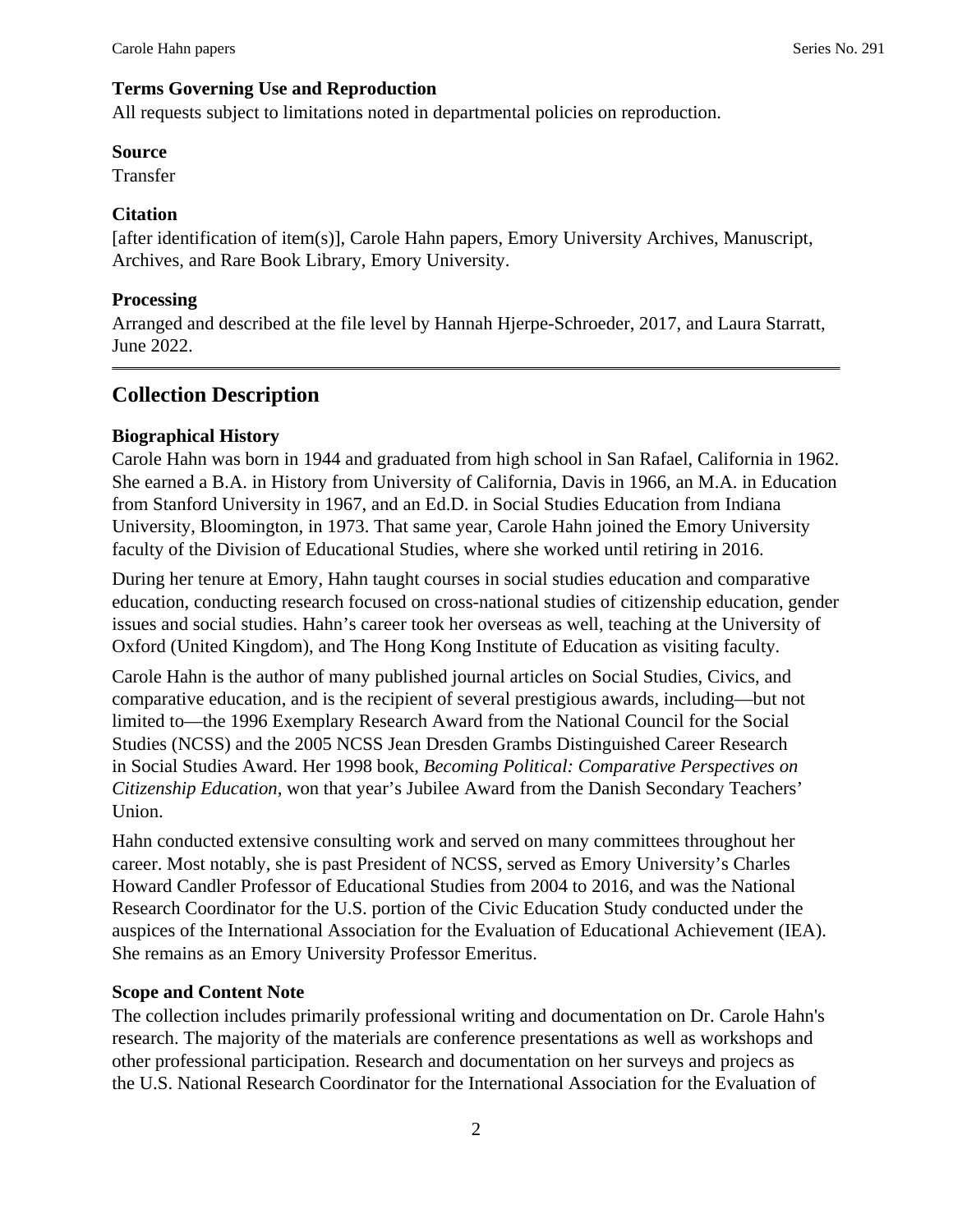Educational Achievement (IEA) as well as the topic of citizenship through multiple countries. In addition, projects and documentation of her work at Emory includes her time as Director of the Division of Educational Studies, programs she led including those at the Carter Center on the Nuclear Strategy as well as on Women and the Constitution. In addition, there are audiocassttes and content on a history project for women at the University as well as her personal biographical materials and CVs.

#### **Arrangement Note**

Organized into 2 series: (1) General Records and (2) Restricted Files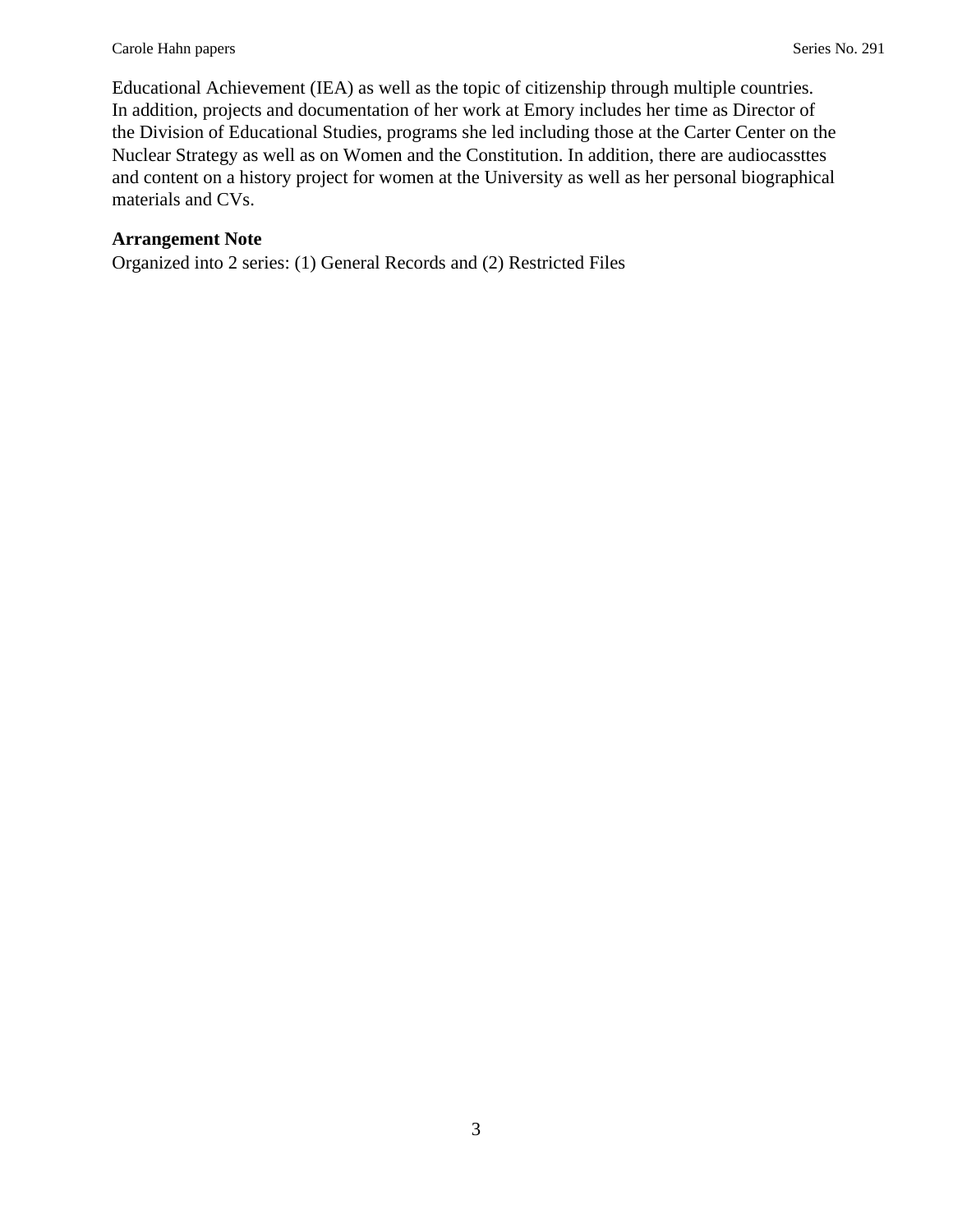## **Description of Series**

[Series 1: General Files, 1961-2017](#page-4-0) [Series 2: Restricted Items, 1973-2011](#page-13-0)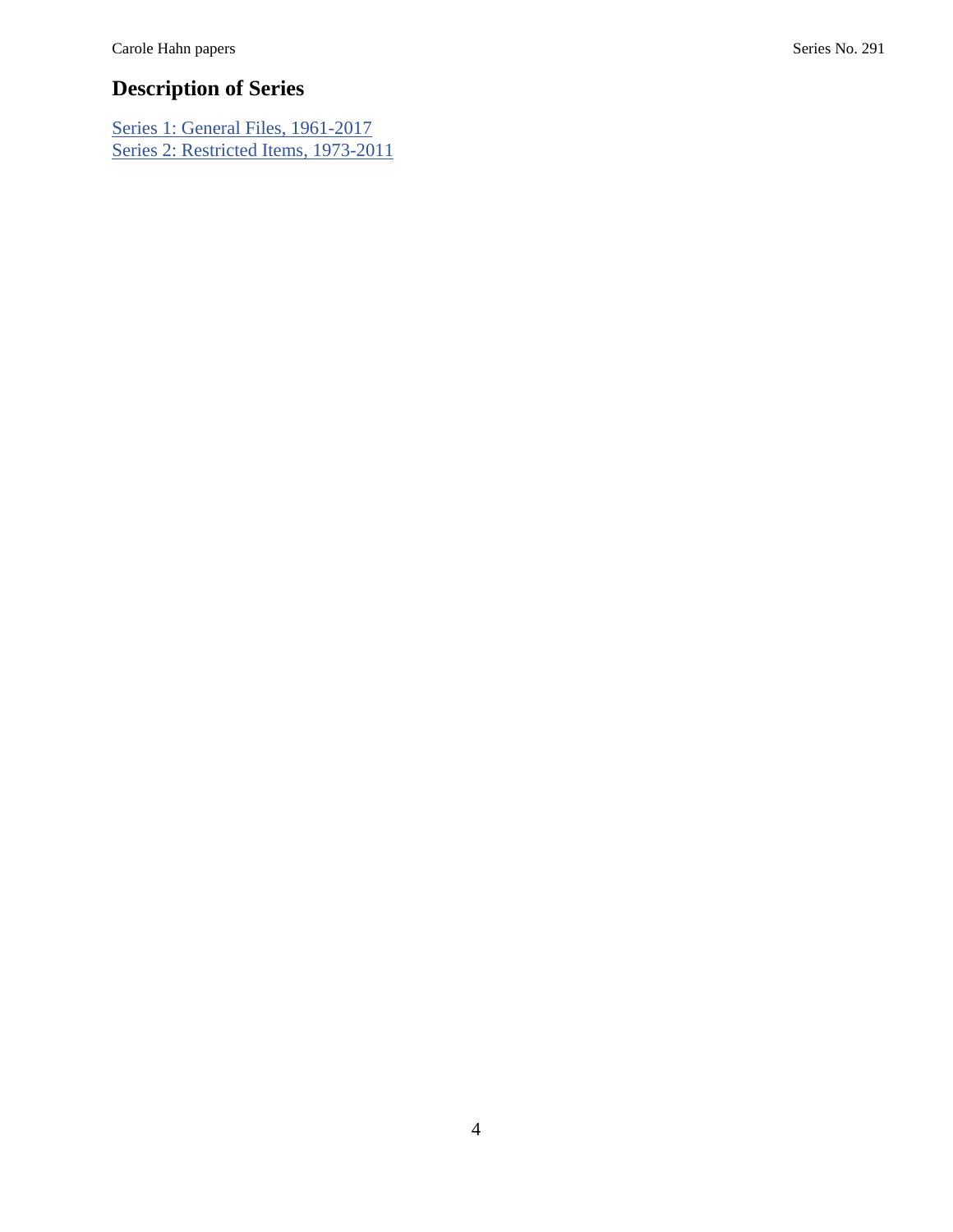## <span id="page-4-0"></span>**Series 1 General Files, 1961-2017 Boxes 1-11, OP1**

## **Arrangement Note**

Arranged alphabetically by title.

| Box            | Folder           | <b>Content</b>                                                                                                                                                         |
|----------------|------------------|------------------------------------------------------------------------------------------------------------------------------------------------------------------------|
| $\mathbf{1}$   |                  | Emory Service, Atlanta Area Refugee Students: A Partnership to Enhance<br>Learning, Office of University-Community Partnerships, 2007 [items restricted<br>until 2083] |
| $\mathbf{1}$   | $\overline{2}$   | Emory Service, Carter Center, 1986-1989                                                                                                                                |
| $\mathbf{1}$   | 3                | Emory Service, Carter Center, The Arms Control and Nuclear Strategy Project,<br>planning, 1984-1985                                                                    |
| $\mathbf{1}$   | 4                | Emory Service, Carter Center, Women and the Constitution [1], 1987-1990                                                                                                |
| $\mathbf{1}$   | 5                | Emory Service, Carter Center, Women and the Constitution [1], 1988                                                                                                     |
| $\mathbf{1}$   | 6                | Emory Service, Committee on Center for Social Research, 1983                                                                                                           |
| $\mathbf{1}$   | $\boldsymbol{7}$ | Emory Service, Council on International Affairs, 1993-1994                                                                                                             |
| $\mathbf{1}$   | 8                | Emory Service, Discussion Group on Interdisciplinarity, 1999                                                                                                           |
| $\mathbf{1}$   | 9                | Emory Service, Division of Educational Studies, 1980-1985                                                                                                              |
| $\mathbf{1}$   | 10               | Emory Service, Division of Educational Studies, 1986-1994                                                                                                              |
| 2              | 1                | Emory Service, Division of Educational Studies, 1995-1998, 2007                                                                                                        |
| $\overline{2}$ | $\overline{2}$   | Emory Service, Division of Educational Studies, Closing, 2012-2013                                                                                                     |
| $\overline{c}$ | 3                | Emory Service, Educational Policy Committee, 1984                                                                                                                      |
| $\overline{2}$ | $\overline{4}$   | Emory Service, Emory Summer Institute on International Education (Danforth<br>Foundation), 1978-1982, 1985-1986                                                        |
| $\overline{2}$ | 5                | Emory Service, Emory University Partnership Advisory Council, 1993                                                                                                     |
| $\overline{c}$ | 6                | Emory Service, Faculty Activity Reports, 1979-2016                                                                                                                     |
| $\mathbf{2}$   | 7                | Emory Service, Faculty Forum, undated                                                                                                                                  |
| $\overline{2}$ | 8                | Emory Service, President's Task Force on Student Safety and Responsibility,<br>1990                                                                                    |
| $\overline{2}$ | 9                | Emory Service, Review Committee on the Protection of Human Subjects,<br>1977-1980                                                                                      |
| $\overline{2}$ | 10               | Emory Service, Summer Institute at Emory, Extended Teacher Institute, Middle<br>East Studies (National Endowment of the Humanities), 1982                              |
| $\overline{c}$ | 11               | Emory Service, Twenty-first Century Committee, 1991                                                                                                                    |
| $\overline{2}$ | 12               | Emory Service, University Committee on Standard Four: Financial Resources,<br>(SACS Accreditation), 1982                                                               |
| 3              | $\mathbf{1}$     | Emory Service, University Research Committee, Grant Applications and<br>Documents, 1974-1990                                                                           |
| 3              | $\overline{c}$   | Emory Service, Various Committees, Rosters and Introductions, 1975-2006                                                                                                |
| 3              | 3                | Emory Service, Women's Caucus at Emory, 1968-2005                                                                                                                      |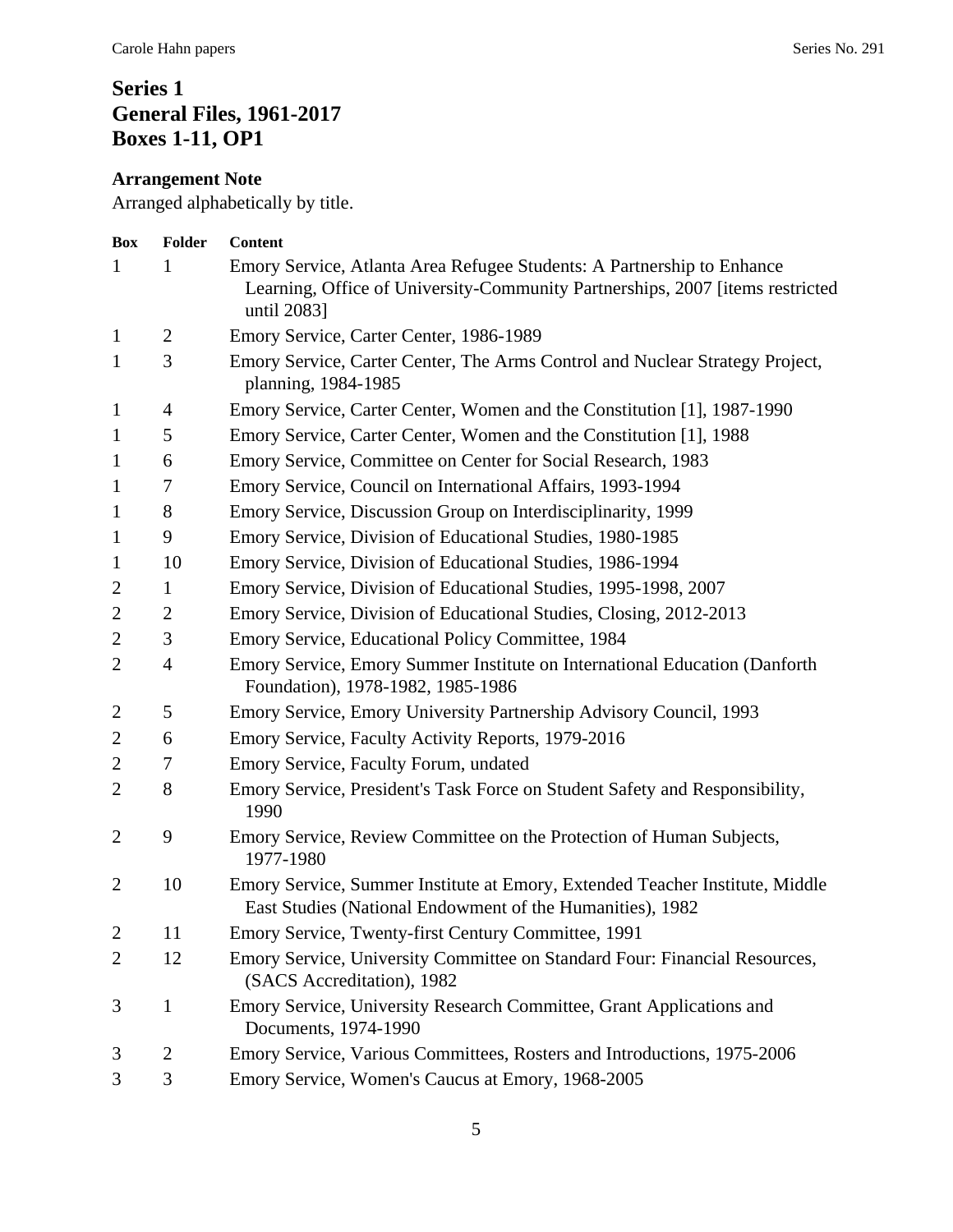| 3              | $\overline{4}$ | Emory Service, Women's Caucus at Emory, Interviews and Notes, 1996                                                                       |
|----------------|----------------|------------------------------------------------------------------------------------------------------------------------------------------|
| $\mathfrak{Z}$ | 5              | Emory Service, Women's Studies Department, Founding Documents, 1986-1993                                                                 |
| 3              | 6              | Emory Service, Women's Studies Graduate Committee, 1998                                                                                  |
| 3              | 7              | Personal, Academic Papers, Indiana University, 1971-1973                                                                                 |
| 3              | 8              | Personal, Academic Papers, Various Schools, 1961-1967                                                                                    |
| $\mathfrak{Z}$ | 9              | Personal, Awards, Acceptance Speeches and Acknowledgement, 1980-2007                                                                     |
| 3              | 10             | Personal, Biographical materials, CVs, and employment documents, 1973-2017<br>[items restricted until 2048-2080]                         |
| 4              | $\mathbf{1}$   | Printed material, 1974-2017                                                                                                              |
| $\overline{4}$ | $\overline{2}$ | Professional Engagement, American Association of Colleges for Teacher<br><b>Education</b> , 1988-1989                                    |
| 4              | 3              | Professional Engagement, American Education Research Association (AERA),<br>1974-1985, 2013-2014                                         |
| 4              | $\overline{4}$ | Professional Engagement, Asia/Pacific Consortium for Citizenship Education in<br>the Schools (ACCESS), 2001                              |
| 4              | 5              | Professional Engagement, The Atlantic Council's Working Group on the<br><b>Successor Generation</b> , 1983                               |
| $\overline{4}$ | 6              | Professional Engagement, CitizED International Conference, 2005-2015                                                                     |
| 4              | 7              | Professional Engagement, Council on Economic Education, 1984                                                                             |
| $\overline{4}$ | 8              | Professional Engagement, ERIC Clearinghouse for Social Studies/Social Science<br>Education, 1977-1979                                    |
| $\overline{4}$ | 9              | Professional Engagement, Georgia Council for the Social Science, 1978-1990                                                               |
| $\overline{4}$ | 10             | Professional Engagement, Georgia Educational Research Association, 1979-1981                                                             |
| $\overline{4}$ | 11             | Professional Engagement, International Education Advisory Council, Georgia<br>Department of Education, 1983-1994                         |
| $\overline{4}$ | 12             | Professional Engagement, International Network for Global Education,<br>Conference materials, 1985-1991                                  |
| $\overline{4}$ | 13             | Professional Engagement, International Service Association for Health (INSA),<br>Development Education Project Advisory Board, 1986-1991 |
| 4              | 14             | Professional Engagement, Mid-Atlantic Center, Inc., 1995-2002                                                                            |
| 4              | 15             | Professional Engagement, National Alliance for Civic Education (NACE),<br>2001-2002                                                      |
| 4              | 16             | Professional Engagement, National Assessment of Educational Progress, Civics<br>Planning Project, 1995                                   |
| 4              | 17             | Professional Engagement, National Council for the Social Studies, Conference<br>Discussions, 1995-2006                                   |
| 5              | $\mathbf{1}$   | Professional Engagement, National Council for the Social Studies,<br>Correspondence and Memos, 1979-1991                                 |
| 5              | $\overline{2}$ | Professional Engagement, National Council for the Social Studies, Japan Institute<br>for Social and Economic Affairs, 1983               |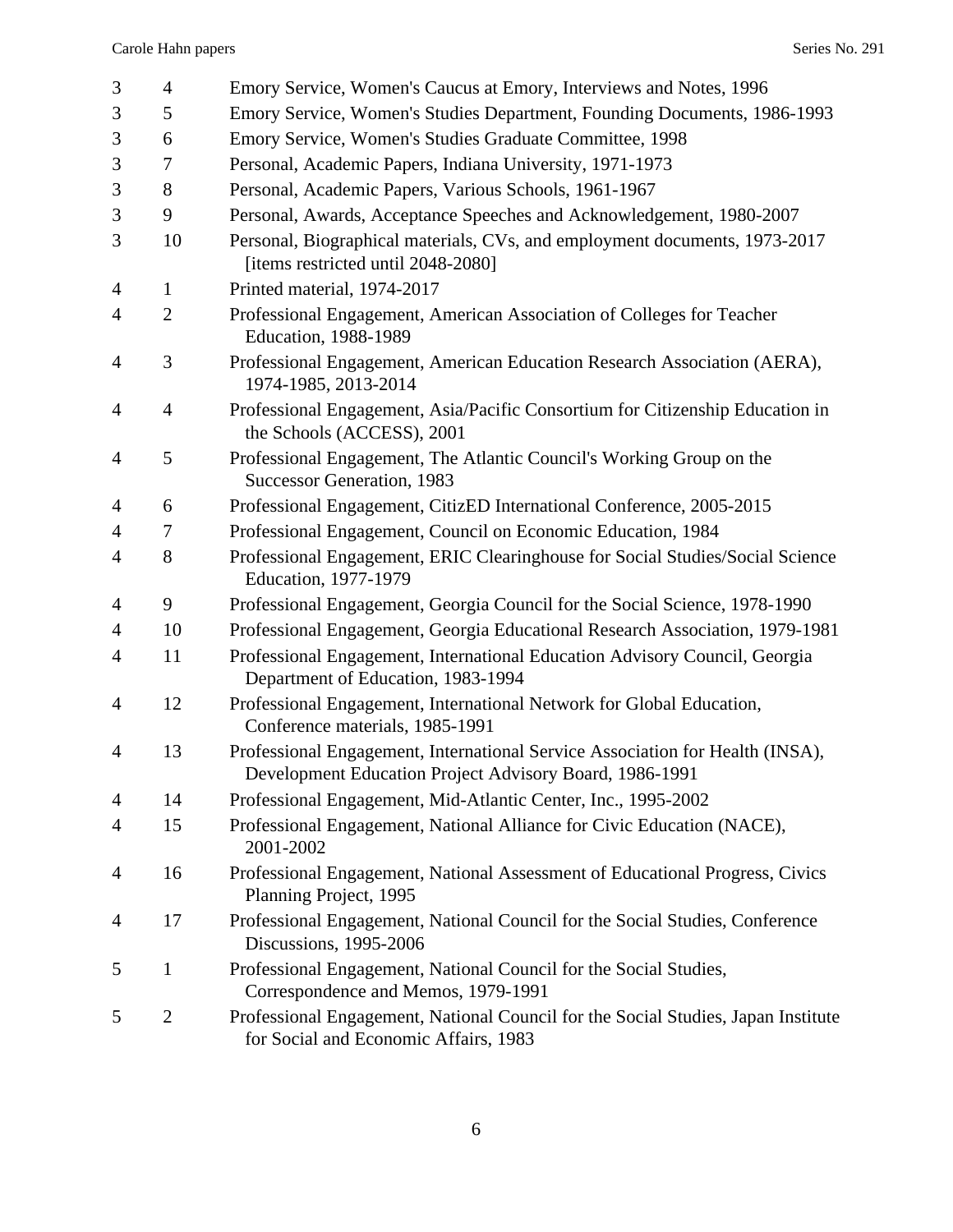| 5 | 3                | Professional Engagement, National Council for the Social Studies, Presidential<br>Papers, 1977-1984                                                                                                                                                                 |
|---|------------------|---------------------------------------------------------------------------------------------------------------------------------------------------------------------------------------------------------------------------------------------------------------------|
| 5 | $\overline{4}$   | Professional Engagement, National Council for the Social Studies, Printed<br>Materials, 1979-1990                                                                                                                                                                   |
| 5 | 5                | Professional Engagement, National Council for the Social Studies, Printed<br>Materials, The Social Studies Professional, 1981-1995                                                                                                                                  |
| 5 | 6                | Professional Engagement, National Council for the Social Studies, "Researching<br>Social Studies: One Woman's Story," (Kansas City, MO), 2005                                                                                                                       |
| 5 | $\boldsymbol{7}$ | Professional Engagement, National Council for the Social Studies, Wingspread<br>Conference: Nuclear Weapons Education in Elementary and Secondary<br>Schools, 1982-1985                                                                                             |
| 5 | 8                | Professional Engagement, National Science Foundation, Pre-college Teacher<br>Development in Science Program, 1973-1978                                                                                                                                              |
| 5 | 9                | Professional Engagement, National Security in the Nuclear Age, Advisory<br>Board, 1985                                                                                                                                                                              |
| 5 | 10               | Professional Engagement, Nordic Educational Research Association, Keynote<br>speech, 38th Congress (Malmo, Sweden), 2010 March 12                                                                                                                                   |
| 5 | 11               | Professional Engagement, North Fulton High School, Center for International<br>Studies Curriculum Advisory Committee, 1981-1990                                                                                                                                     |
| 6 | $\mathbf{1}$     | Professional Engagement, Pocantico Conference Center of the Rockefeller<br>Brothers Fund, 2001-2002                                                                                                                                                                 |
| 6 | $\mathfrak{2}$   | Professional Engagement, Scott Foreman Socia Studies Program, (2003)<br>program), 2000-2001                                                                                                                                                                         |
| 6 | 3                | Professional Engagement, Social Science Education Consortium, Inc., 1975-2016                                                                                                                                                                                       |
| 6 | $\overline{4}$   | Professional Engagement, Social Studies Field Agent Training Program, Indiana<br>University, 1972-1973                                                                                                                                                              |
| 6 | 5                | Professional Engagement, Southern Center for International Studies, Advisory<br>Council, 1993                                                                                                                                                                       |
| 6 | 6                | Professional Engagement, Spenser Foundation, Grant Materials, 1993-2014                                                                                                                                                                                             |
| 6 | 7                | Professional Engagement, UNESCO, 1982-1986                                                                                                                                                                                                                          |
| 6 | 8                | Professional Engagement, Various Conference Documents and Correspondence,<br>1976-2000                                                                                                                                                                              |
| 6 | 9                | Professional Engagement, World Bank, "The Diffusion of an Innovation in<br>Global Education," 1982-1983                                                                                                                                                             |
| 6 | 10               | Professional Engagement, World Congress of Comparative Education Societies<br>(Istanbul, Turkey), 2010 June 22                                                                                                                                                      |
| 6 | 11               | Professional Writing and Research, "Adopting Curriculum Innovations: Testing<br>the Applicability of Rogers and Shoemaker's theory to Textbook Adoption,"<br>Annual Meeting of the American Educational Research Association (New<br>York, New York), 1982 March 20 |
| 6 | 12               | Professional Writing and Research, "The Adoption of New Social Studies<br>Textbooks in Georgia: A Case Study of Innovation Diffusion, " Annual                                                                                                                      |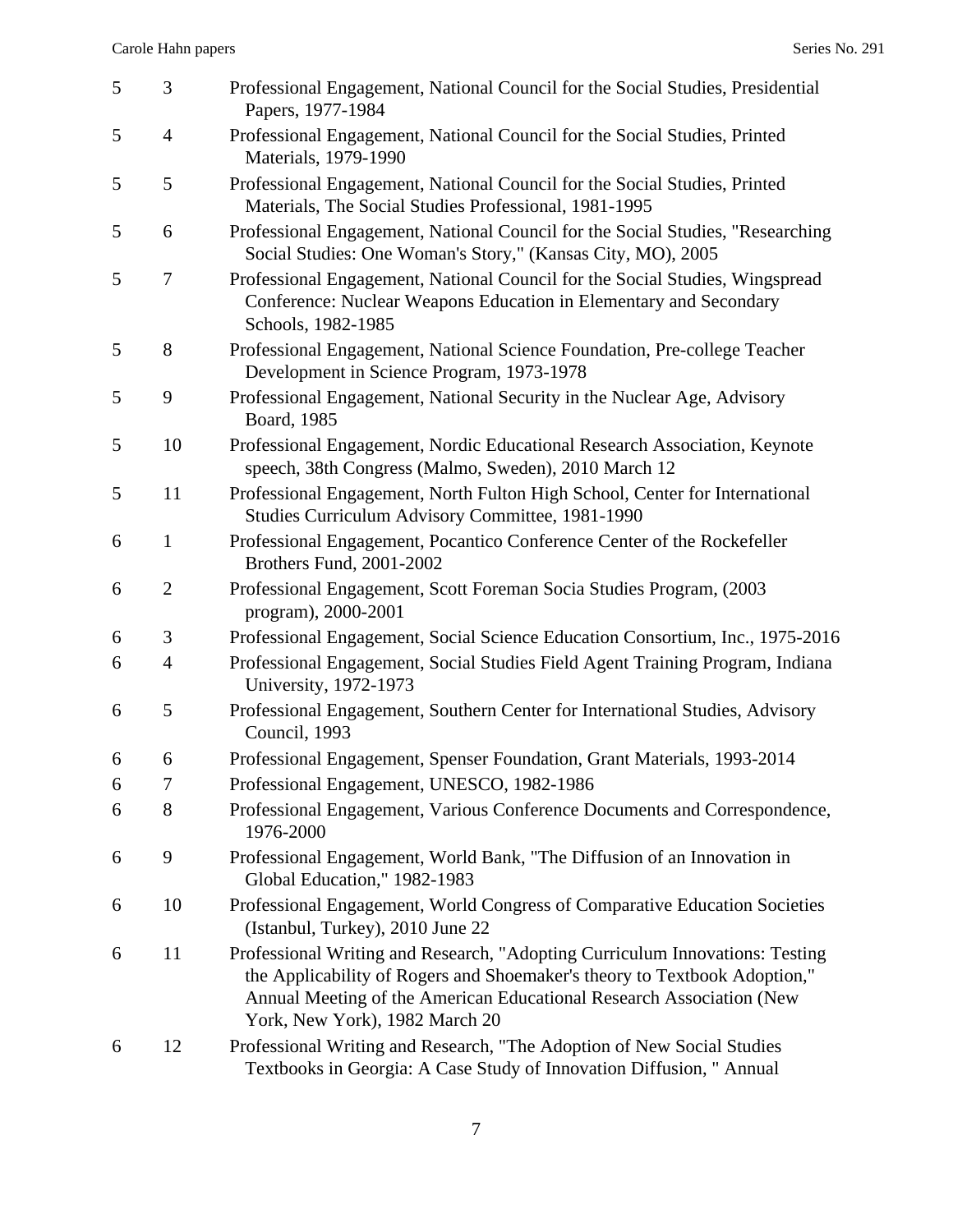|   |                | Meeting of the American Educational Research Association (New York, New<br>York), 1978 March 28                                                                                                                                                                                                |
|---|----------------|------------------------------------------------------------------------------------------------------------------------------------------------------------------------------------------------------------------------------------------------------------------------------------------------|
| 6 | 13             | Professional Writing and Research, "Advocating the Social Studies," Kentucky<br>Council for the Social Studies, 1982 September 25                                                                                                                                                              |
| 6 | 14             | Professional Writing and Research, "Back to Basics: Citizenship Education,"<br>Mississippi Council for the Social Studies (Hattiesburg, Mississippi), 1977<br>September 38                                                                                                                     |
| 6 | 15             | Professional Writing and Research, Becoming Political: Comparative<br>Perspectives on Citizenship Education, 1994-1999                                                                                                                                                                         |
| 7 | $\mathbf{1}$   | Professional Writing and Research, "Center for Information and Research on<br>Civic Learning and Engagement (CIRCLE) report," Georgia Leadership<br>Association for Social Studies (Greensboro, Georgia), 2004 January                                                                         |
| 7 | $\overline{2}$ | Professional Writing and Research, "Challenges to Civic Education," (keynote),<br>Georgia Delegation to the First Congressional Conference on Civic Education<br>(Atlanta, Georgia), 2004 April 22                                                                                             |
| 7 | 3              | Professional Writing and Research, "Changing Roles of Women," National<br>Council for the Social Science (Oconomowoc, Wisconsin), 1981 March 28                                                                                                                                                |
| 7 | $\overline{4}$ | Professional Writing and Research, "Citizenship Education for Civic Action in<br>Four European Countries: Teacher Perceptions," CitizEd Conference (Atlanta,<br>Georgia), 2011 May 12                                                                                                          |
| 7 | 5              | Professional Writing and Research, "The Citizenship Teacher and Teaching<br>Controversial Issues," Citizenship and Democracy in School: Connecting<br>Policy, Practice, and Research (Edinburgh, Scotland), 2010 March-May                                                                     |
| 7 | 6              | Professional Writing and Research, "Civic Education and Classroom Practice,"<br>Stanford Center on Adolescence Conference on Youth Civic Development and<br>Education (Stanford, California), 2013 February 7, 2014                                                                            |
| 7 | 7              | Professional Writing and Research, "Civic Education and Elections in the<br>United States," Center for Civic Education: Comparisons of Parliamentary<br>and Coordinated Power (Presidential) Systems (Bloomington, Indiana), 2001<br>March 4-8                                                 |
| 7 | 8              | Professional Writing and Research, "Civic Education for the Future," Folkeskole<br>(Danish Municipal Primary and Lower Secondary School), 1999                                                                                                                                                 |
| 7 | 9              | Professional Writing and Research, "Civic Education in the United States:<br>Current Statue and Future Challenges," International Conference on<br>Citizenship and Teacher Evaluation, National Taiwan Normal University<br>(Department of Civic and Moral Education), 2001 September-November |
| 7 | 10             | Professional Writing and Research, "Civic Education in the United States since<br>IEA," circa 2010                                                                                                                                                                                             |
| 7 | 11             | Professional Writing and Research, "The Civic Education Project of the<br>International Association for the Evaluation of Educational Achievement: The<br>United States Case Study for Phase I," Social Science Education Consortium<br>(Sydney, Australia), 1997 June 7                       |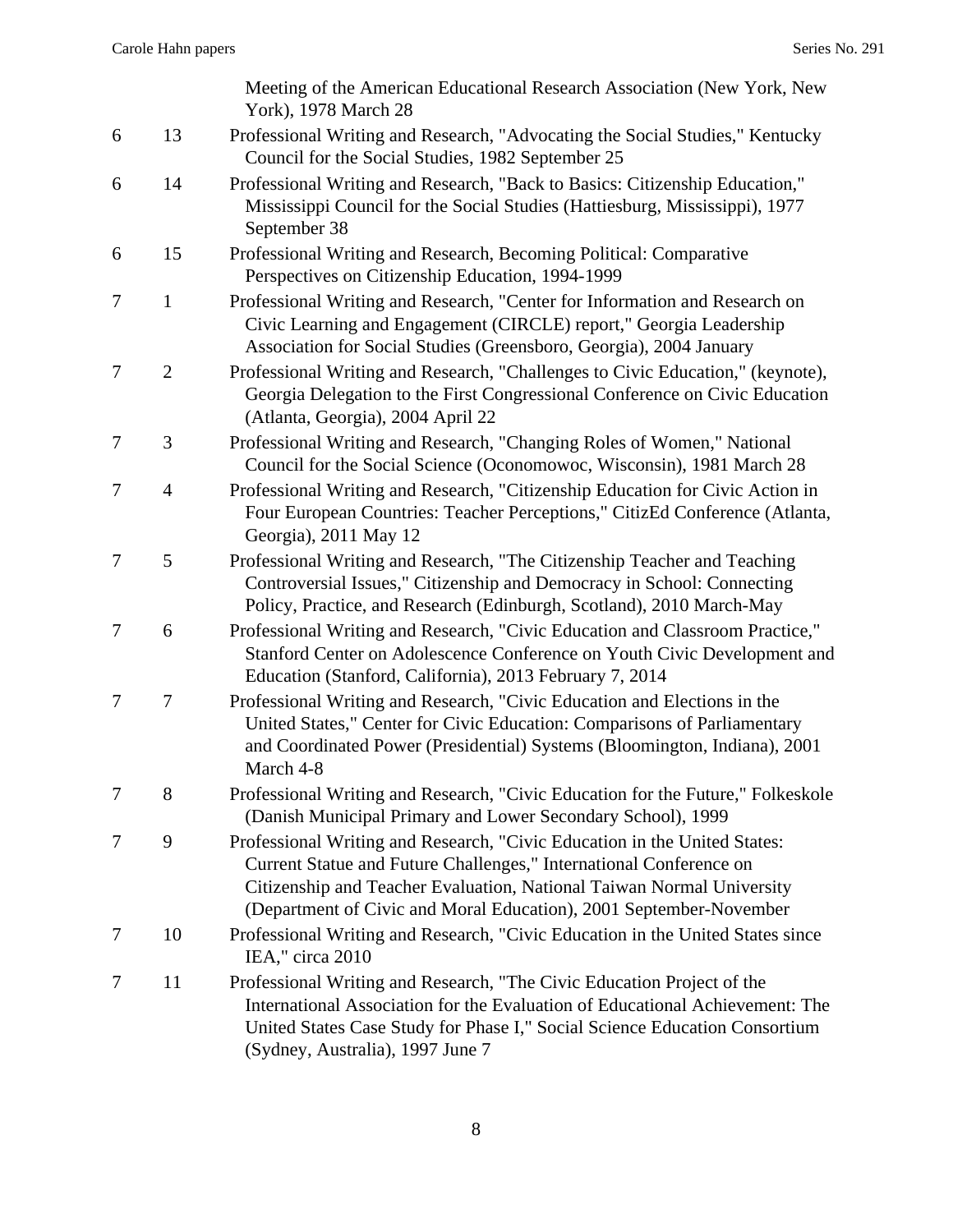| $\tau$         | 12             | Professional Writing and Research, "Civic Tolerance and Support for Free<br>Expression: A Cross-national Study," National Council for the Social Studies<br>(Chicago, Illinois), 1995 November 9                                                       |
|----------------|----------------|--------------------------------------------------------------------------------------------------------------------------------------------------------------------------------------------------------------------------------------------------------|
| 7              | 13             | Professional Writing and Research, "Comparative Insights on the Civics"<br>and Citizenship Curriculum: A View from the United States," Civics and<br>Citizenship Education in Australia, 2015-2016                                                     |
| 7              | 14             | Professional Writing and Research, "Controversial Issues Discussion: An<br>Essential Component of Citizenship Education," Modern Citizenship Group,<br>University of York (York, UK), 1990 June 9                                                      |
| 7              | 15             | Professional Writing and Research, "Controversial Issues un the Social Studies<br>Curriculum," Association of American Publishers School Division (Arlington,<br>Virginia), 1988 March 30                                                              |
| 7              | 16             | Professional Writing and Research, "Curriculum Update," Association for the<br>Supervision and Curriculum Development (Atlanta, Georgia), 1980 March 29                                                                                                |
| 7              | 17             | Professional Writing and Research, "Democratic Citizenship Education in<br>Multicultural Global Age," Diversity, Citizenship, and Global Education<br>Consensus Panel (Seattle, Washington), 2003 October 8-10                                         |
| 7              | 18             | Professional Writing and Research, "The Diffusion of an Innovation in Global<br>Education: Toward a Better World," World Bank project, 1982-1983                                                                                                       |
| $\overline{7}$ | 19             | Professional Writing and Research, "Educating a Changing Population:<br>Challenges for Schools," Hale Institute Conference: Identities and Institutions<br>in Changing Europe (Atlanta, Georgia), 1997-1998                                            |
| $\overline{7}$ | 20             | Professional Writing and Research, "Educating for Citizenship: An International<br>Perspective," Georgia Council for Social Studies, Mary Hepburn Lecture in<br>Social Studies Education (Athens, Georgia), 2011 October 20                            |
| 7              | 21             | Professional Writing and Research, "Educating Global Citizens: A Cultural<br>Inquiry," National Council for the Social Studies (Washington, DC), 2016<br>November 30                                                                                   |
| 7              | 22             | Professional Writing and Research, "Educating Transnational Citizens," Social<br>Science Education Consortium Annual Conference (Hungary), 2010 June 22                                                                                                |
| 7              | 23             | Professional Writing and Research, "The Effects of the School, Media, ad Family<br>on the Civic Values and Behaviors of Youth," International Conference on<br>the Development of Civic Responsibility Among Youth (Urbino, Italy), 1988<br>October 11 |
| 7              | 24             | Professional Writing and Research, "Eliminating Sexism from Social Studies,"<br>Alabama State Council for the Social Studies (Birmingham, AL), 1971 March<br>13                                                                                        |
| 8              | $\mathbf{1}$   | Professional Writing and Research, "Engaging Transnational Citizens: A<br>Comparative Study of Civic Teaching and Learning for Civic Action,"<br>National Council for the Social Studies (Atlanta, Georgia), 2009 November 11                          |
| 8              | $\overline{2}$ | Professional Writing and Research, "Findings from IEA Civic Educational<br>Study," Social Science Education Consortium, 2005                                                                                                                           |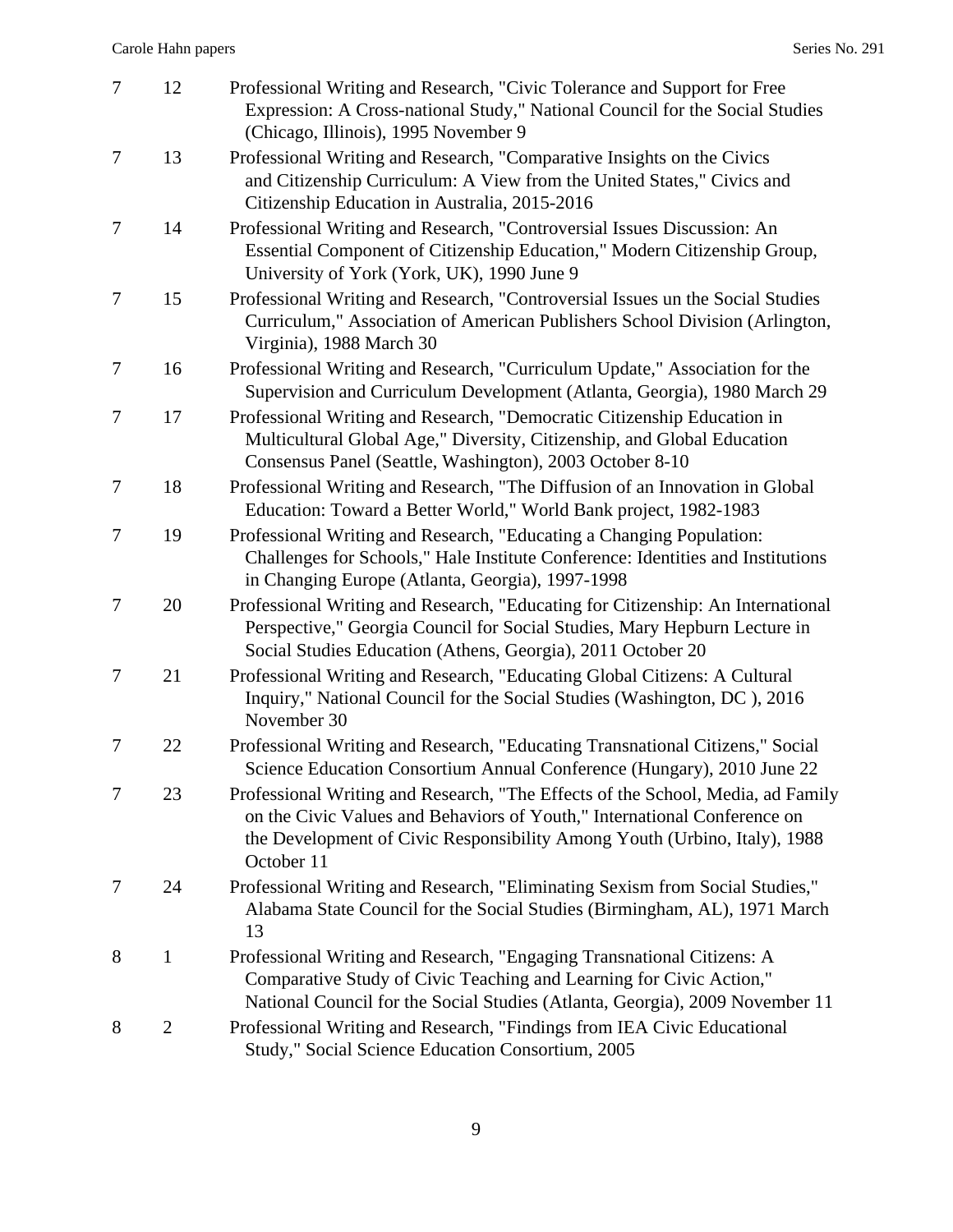| 8 | 3              | Professional Writing and Research, "Five Nation Study of Civic Attitudes and<br>Controversial Issues discussion," American Educational Research Association<br>(New Orleans, Louisiana), 1988 April 8                                                                                                                           |
|---|----------------|---------------------------------------------------------------------------------------------------------------------------------------------------------------------------------------------------------------------------------------------------------------------------------------------------------------------------------|
| 8 | $\overline{4}$ | Professional Writing and Research, "Five Nation Study of Civic Attitudes and<br>Controversial Issues discussion," International Conference on the Social<br>Studies (Vancouver, Canada), 1988 June 23                                                                                                                           |
| 8 | 5              | Professional Writing and Research, "Five Nation Study of Civic Attitudes and<br>Public Issues," research, 1972-1987                                                                                                                                                                                                             |
| 8 | 6              | Professional Writing and Research, "Gender and Civic Political Education in the<br>Uniter States," Social Science Education Consortium (Austin, Texas), 2008<br>June 21                                                                                                                                                         |
| 8 | 7              | Professional Writing and Research, "Gender and Civics Learning, American<br>Educational Research Association" (San Francisco, California), 1992 April 24                                                                                                                                                                        |
| 8 | 8              | Professional Writing and Research, "How to Maintain Creativity in Social<br>Studies: Challenges for the Professional Organization," National Council<br>for the Social Studies, College and University Faculty Assembly (Detroit,<br>Michigan), 1989 November 20                                                                |
| 8 | 9              | Professional Writing and Research, "Ideas of Citizenship," What's Wrong with<br>Rights, Agnes Scott College (Decatur, Georgia), 1990 September 26                                                                                                                                                                               |
| 8 | 10             | Professional Writing and Research, "The IEA Civic Education Project, Phase<br>I in the United States: Overview to the Project and Teaching and Learning<br>about Democracy, Political Institutions, Citizenship, and National Identity,"<br>American Educational Research Association (San Diego, California), 1998<br>April 13 |
| 8 | 11             | Professional Writing and Research, "The IEA Civic Education Project, Phase I,<br>Equality and Justice for All? E Pluribus Unum? Civic Education in the United<br>States," World Congress of Comparative Education in Societies (Cape Town,<br>South Africa), 1998 July 14                                                       |
| 8 | 12             | Professional Writing and Research, "The IEA Civic Education Project, Phase II,"<br>Comparative and International Education Society, 2007 March                                                                                                                                                                                  |
| 8 | 13             | Professional Writing and Research, "In the 80s, Are There Sex Differences in<br>High School Economics?" Georgia Educational Research Association annual<br>meeting (Atlanta, Georgia), 1981 November 14                                                                                                                         |
| 8 | 14             | Professional Writing and Research, "International Expert Meeting on the Rose<br>of Women in the Education of Young People for Peac, Mutual Understanding,<br>and Respect for Himan Rights," UNESCO (Delhi, India), 1981 December                                                                                                |
| 8 | 15             | Professional Writing and Research, "Internationalizing Education in Georgia,<br>Summer Institute, Emory University and Global Perspectives in Education,<br>1985                                                                                                                                                                |
| 8 | 16             | Professional Writing and Research, "Issues in Civic Education for the United<br>States and their Reflection in the IEA Study," American Educational Research<br>Association (Montreal, Canada), 1999 April 20                                                                                                                   |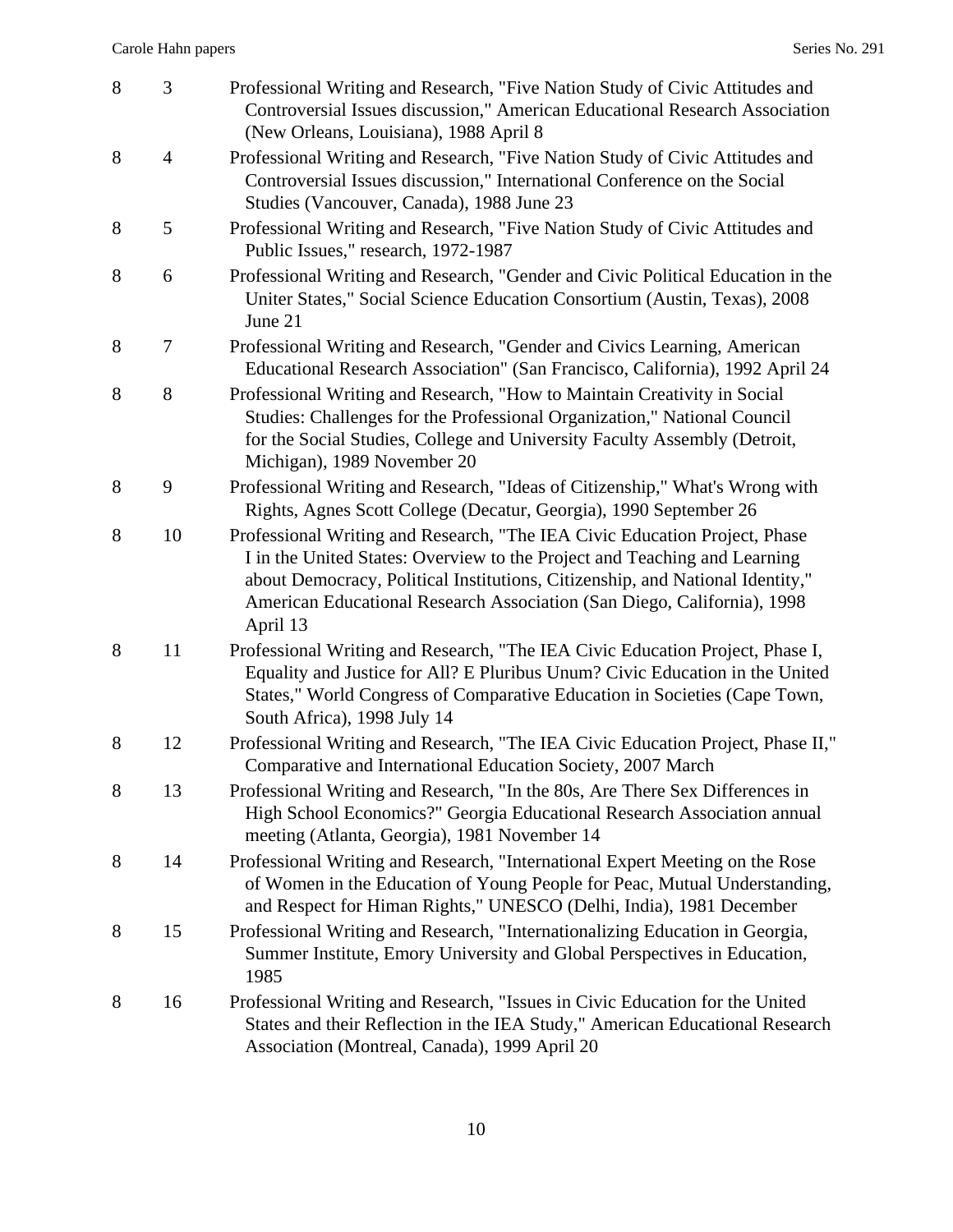| 8 | 17             | Professional Writing and Research, "Multicultural and Citizenship Education: A<br>Cross-National Study," National Council for the Social Studies, College and<br>University Faculty Assembly (Anaheim California), 1998 November 19                                                                |
|---|----------------|----------------------------------------------------------------------------------------------------------------------------------------------------------------------------------------------------------------------------------------------------------------------------------------------------|
| 8 | 18             | Professional Writing and Research, "Multicultural and Global Education in the<br>United States," Amerika Haus Hamburg (Hamburg, Germany), 1994 May 19                                                                                                                                              |
| 8 | 19             | Professional Writing and Research, "New Approaches to the Inservice Education<br>of Food Service Employees," University of Georgia Center for Continuing<br>Education, 1975 September 17                                                                                                           |
| 8 | 20             | Professional Writing and Research, "Pedagogy in Citizenship Education<br>Research: A Comparative Perspective," Citizenship Teaching and Learning,<br>2016                                                                                                                                          |
| 8 | 21             | Professional Writing and Research, "Perceptions of New Social Studies Projects<br>and their Adoption in Four States," National Council for the Social Studies<br>(Chicago, Illinois), 1974 November 28                                                                                             |
| 8 | 22             | Professional Writing and Research, "Political Education and Adolescent<br>Attitudes in Five Western Democracies," American Educational Research<br>Association (San Francisco, California), 1989 March 28                                                                                          |
| 8 | 23             | Professional Writing and Research, "Preparing Citizens: A Preliminary Report<br>of a Cross-national Study," National Council for the Social Studies (Nashville,<br>Tennessee), 1993 November 19                                                                                                    |
| 8 | 24             | Professional Writing and Research, "Preparing Participating Citizens in the<br>European Community," Comparative and International Education Society (San<br>Diego, California), 1994 March 21                                                                                                      |
| 8 | 25             | Professional Writing and Research, "Questioning Strategies in Social Studies,"<br>Fifth District Council for the Social Studies (Atlanta, GA) 1976 May 12                                                                                                                                          |
| 9 | $\mathbf{1}$   | Professional Writing and Research, "Relationships Between Potential Adopters'<br>Perceptions of Social Studies Innovations and their Adoption of Those<br>Innovations in Indiana, Ohio, Georgia, and Florida," American Educational<br>Research Association (New Orleans, Louisiana), 1975 April 3 |
| 9 | $\overline{2}$ | Professional Writing and Research, Report on On-going Citizenship Education<br>Study, International Conference on Education and Democratic Citizenship<br>(Leeds, IK), 2014 June                                                                                                                   |
| 9 | 3              | Professional Writing and Research, "Research on Inservice Strategies for<br>Integrating Peace Education in the School Curriculum," American Educational<br>Research Association (Washington, DC), 1988 April 7                                                                                     |
| 9 | 4              | Professional Writing and Research, "Return of Teacher Education," Visiting<br>Distinguished Scholars Program (Pembroke, North Carolina), 1988 April 22                                                                                                                                             |
| 9 | 5              | Professional Writing and Research, "Review of Research on Sex Roles:<br>Implications for the Social Studies," National Council for the Social Studies<br>(Washington, DC), 1976 November 4                                                                                                         |
| 9 | 6              | Professional Writing and Research, "The Road Not Taken: Citizenship Education<br>in a Global Nuclear Age," California Council for the Social Studies (San Jose,<br>California), 1985 March 7-10                                                                                                    |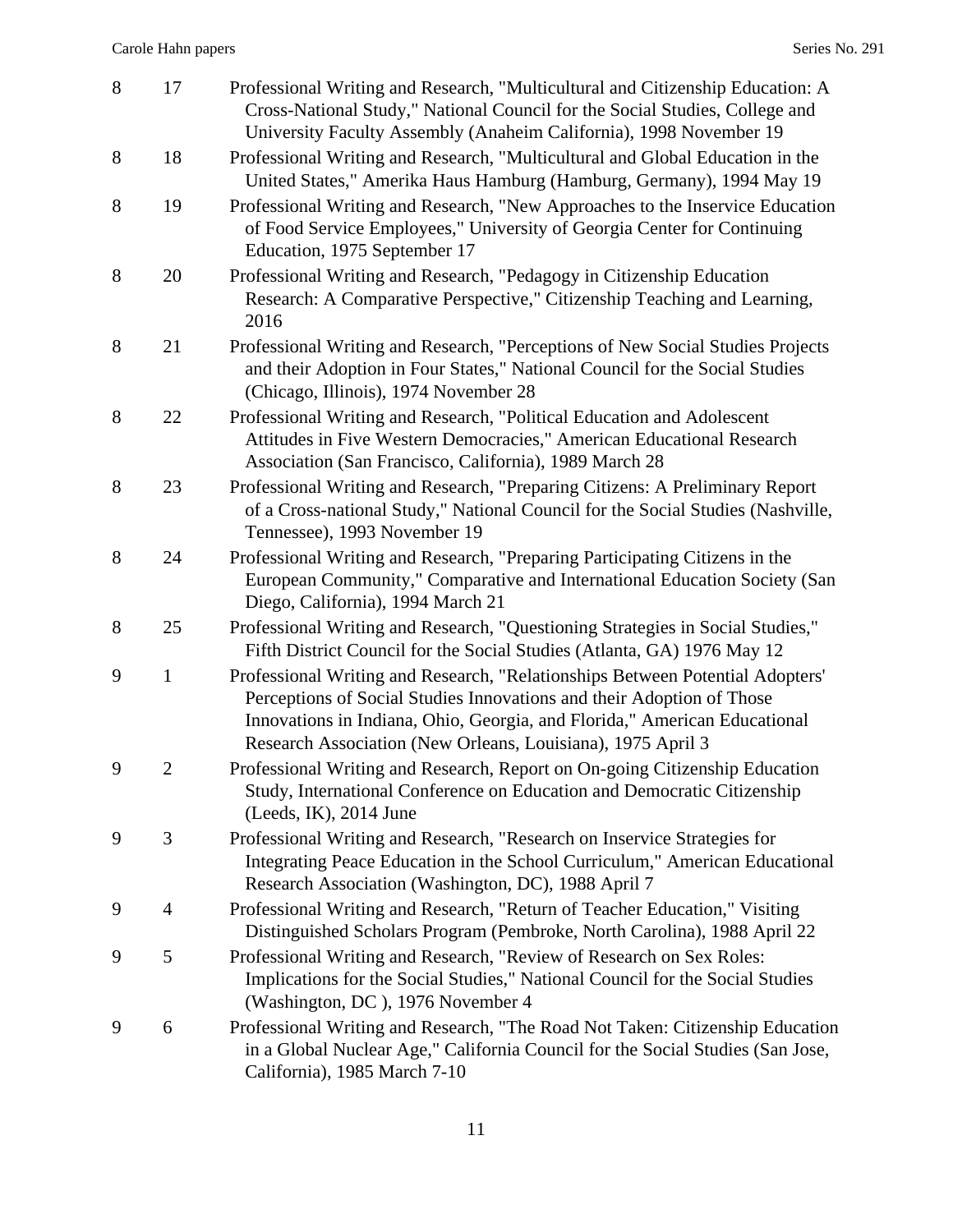| 9 | $\tau$ | Professional Writing and Research, "Sex and Educational Change classwork,<br>1971 December 10                                                                                                                                                                                                                             |
|---|--------|---------------------------------------------------------------------------------------------------------------------------------------------------------------------------------------------------------------------------------------------------------------------------------------------------------------------------|
| 9 | 8      | Professional Writing and Research, "Should We Work to Create International<br>Agreements that Establish Norms, Standards, or Practices for Civic<br>Education," Center for Civic Education: The Future of Civic Education in the<br>21st Century (Montpelier, Vermont), 2008 September 26                                 |
| 9 | 9      | Professional Writing and Research, "Social Studies Classroom Climate and Civic<br>Attitudes," American Educational Research Association (Chicago, Illinois),<br>1991 April 6                                                                                                                                              |
| 9 | 10     | Professional Writing and Research, "Social Studies Classroom Climate, the<br>Media, and Adolescent Political Attitudes: A Case of the Complementary<br>Roles of Qualitatives and Quantitative Methodologies in Political<br>Socialization," National Council for the Social Studies (Washington, DC),<br>1991 November 22 |
| 9 | 11     | Professional Writing and Research, "Social Studies Education and Democratic<br>Participation: A Five Nation Study," International Conference in the Social<br>Studies (Nairobi, Kenya), 1994 June 28                                                                                                                      |
| 9 | 12     | Professional Writing and Research, "The Status of Gender in Research on<br>Teaching and Learning Civic/Government (Political Socialization) and<br>Economic Education, American Educational Research Association (San<br>Francisco, California), 2006 April 7                                                             |
| 9 | 13     | Professional Writing and Research, "Students' Political Attitudes: Are Gender<br>and Race Important Variables," Annual Meeting of the American Educational<br>Research Association (Chicago, Illinois), 1985 April 3                                                                                                      |
| 9 | 14     | Professional Writing and Research, "Teachers' Evaluation of Student Essay on<br>Non-traditional Sex Role Topics," American Educational Research Association<br>(New York, New York), 1982 March 21                                                                                                                        |
| 9 | 15     | Professional Writing and Research, "Teaching About Sex Roles in Social<br>Studies," Teaching of Social Studies, 1975 April 1                                                                                                                                                                                              |
| 9 | 16     | Professional Writing and Research, "Teaching About the Middle East,"<br>California Council for the Social Studies (San Francisco, California), 1981<br>March                                                                                                                                                              |
| 9 | 17     | Professional Writing and Research, "Teaching Controversial Issues: The Case<br>of Peace and Security," Social Science Education Consortium and Bundes<br>Zentrale Fur Politische Building (Bavaria, Germany), 1984 June 19                                                                                                |
| 9 | 18     | Professional Writing and Research, "Teaching the Basics for Citizenship,"<br>National Council for the Social Studies (Lake Buena Vista, Florida), 1978<br>March                                                                                                                                                           |
| 9 | 19     | Professional Writing and Research, "Turning Points as Civic Teaching<br>Moments," Center for Civic Education: Turning Points in Civic Education<br>(Calabasas, California), 2009 September 28                                                                                                                             |
| 9 | 20     | Professional Writing and Research, Untitled Notes, 1987, 2000                                                                                                                                                                                                                                                             |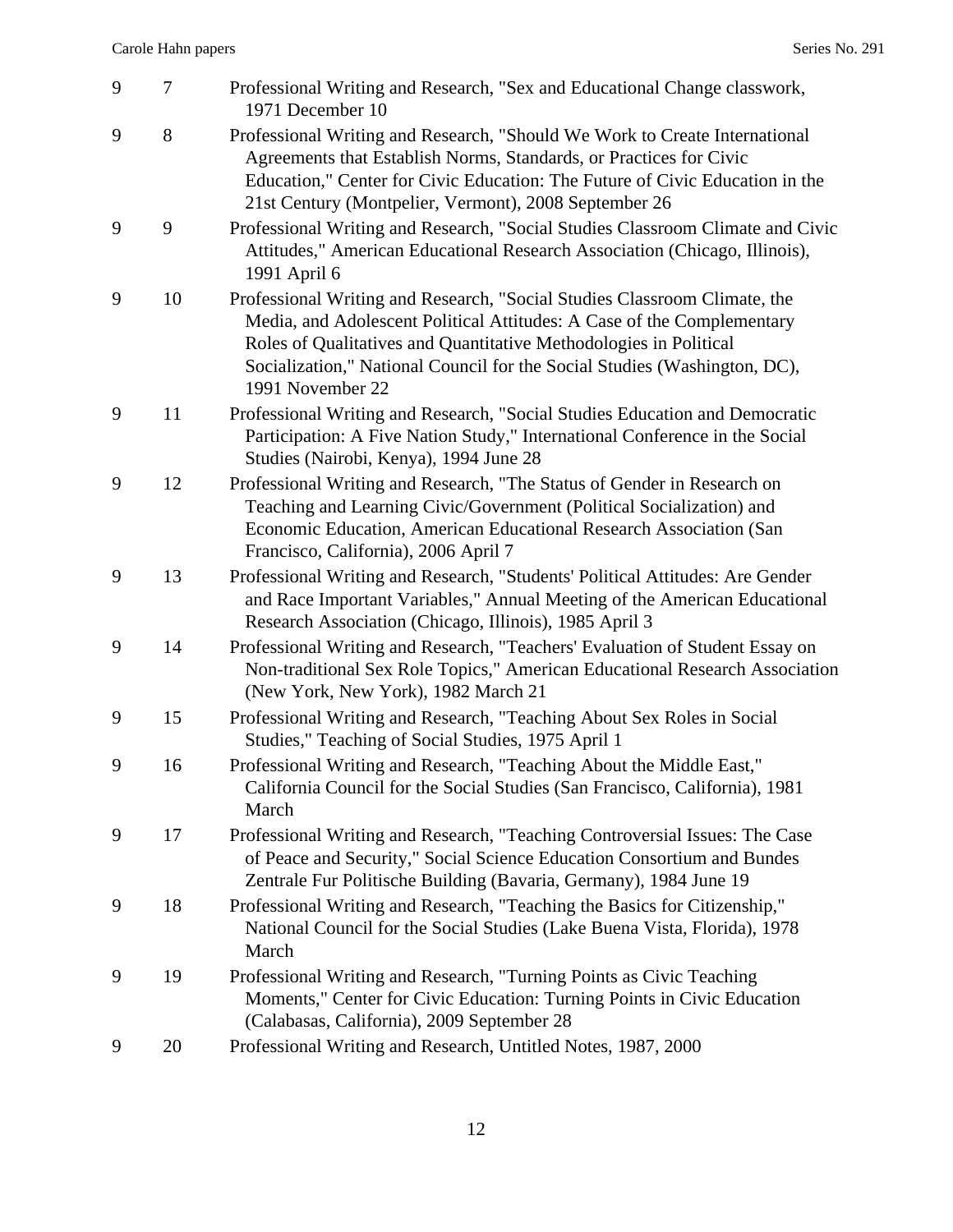| 9               | 21             | Professional Writing and Research, "What is and What Should Be the Impact of<br>Globalization and Border Crossings in Civic Education," Globalization and<br>Border Crossings: Examining Issues of National Identity, Citizenship, and<br>Civic Education (Evanston, Illinois), 2000 January 20-22 |
|-----------------|----------------|----------------------------------------------------------------------------------------------------------------------------------------------------------------------------------------------------------------------------------------------------------------------------------------------------|
| 9               | 22             | Professional Writing and Research, Writings by Others, 1991-2012                                                                                                                                                                                                                                   |
| 9               | 23             | Teaching and Professional Work, American Political Behavior, Interview, Notes,<br>and Research, 2008                                                                                                                                                                                               |
| 10              | $\mathbf{1}$   | Teaching and Professional Work, American Political Behavior, Workshops,<br>Notes, and Correspondence, 1972-1974                                                                                                                                                                                    |
| 10              | $\mathbf{2}$   | Teaching and Professional Work, Atlanta Summer Institute, circa 1980                                                                                                                                                                                                                               |
| 10              | 3              | Teaching and Professional Work, Emory University, Division of Education<br>Studies, Syllabi, 1973-1990                                                                                                                                                                                             |
| 10              | $\overline{4}$ | Teaching and Professional Work, Emory University, Division of Education<br>Studies, Syllabi and Notes, 1992-2017                                                                                                                                                                                   |
| 10              | 5              | Teaching and Professional Work, An Examination of Principal's Effects on<br>Teachers Centers, 1980-1981                                                                                                                                                                                            |
| 10              | 6              | Teaching and Professional Work, Hong Kong Institute for Education, Advisory<br>Professorship, 1998-2011 [1] [items restricted until 2078]                                                                                                                                                          |
| 11              | $\mathbf{1}$   | Teaching and Professional Work, Hong Kong Institute for Education, Advisory<br>Professorship, 1998-2011 [2]                                                                                                                                                                                        |
| OP <sub>1</sub> | $\mathbf{1}$   | Teaching and Professional Work, Hong Kong Institute for Education, Advisory<br>Professorship, 1998-2011 [3]                                                                                                                                                                                        |
| 11              | $\overline{2}$ | Teaching and Professional Work, Teacher Assessment Project, Stanford<br>University, 1987 August                                                                                                                                                                                                    |
| 11              | 3              | Teaching and Professional Work, University of Oxford, Leverhulme Fellowship,<br>2009                                                                                                                                                                                                               |
| 11              | $\overline{4}$ | Teaching and Professional Work, University of Oxford, Visiting Research<br>Fellow, 2000-2002                                                                                                                                                                                                       |
| 11              | 5              | Teaching and Professional Work, Workshops, Correspondence, Printed<br>Materials, and Notes, 1974-1979                                                                                                                                                                                              |
| 11              | 6              | Teaching and Professional Work, Workshops, Correspondence, Printed<br>Materials, and Notes, 1980-1996                                                                                                                                                                                              |